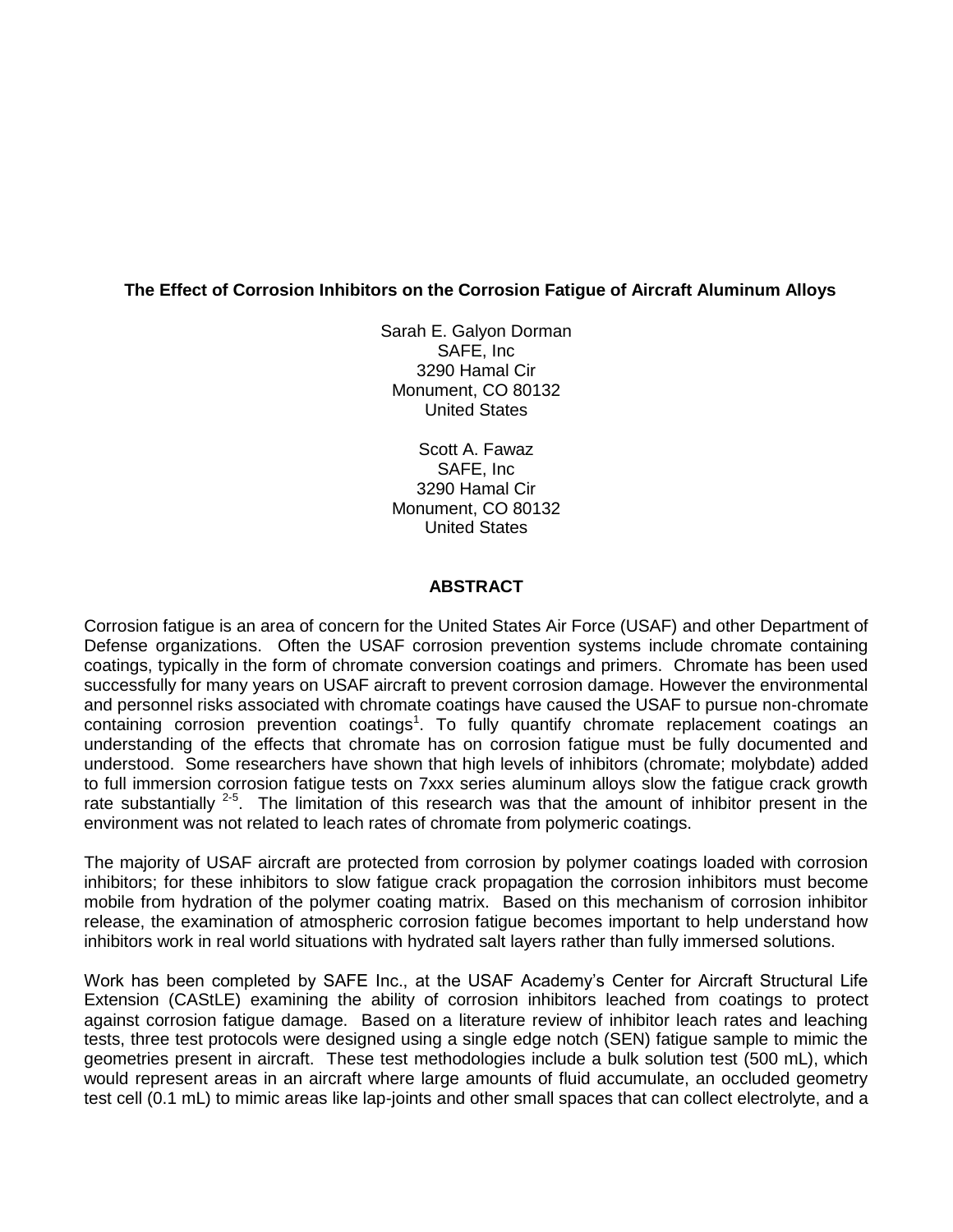thin film test method using a relative humidity controlled salt layer that would simulate the boldly exposed surface. Once this baseline database using the SEN samples has been produced, the three test geometries will be transitioned to the examination of the effect of chromate and other inhibitors on the pit-to-crack transition.

Key words: chromate, corrosion fatigue, AA7075-T651, environmentally induced cracking, fatigue inhibition, molybdate

### **INTRODUCTION**

As the United States Air Force (USAF) and Department of Defense (DoD) extend the life of current assets corrosion damage becomes a larger concern for aging fleets. At the same time the DoD has moved to phase out the use of chromates as a corrosion inhibitor due to the environmental and personnel risks<sup>1</sup>. Chromates are used in a variety of corrosion prevention coatings including conversion coatings and primers. Corrosion damage is of concern to the aircraft sustainment community for many different structural integrity reasons; including the fact that corrosion damage may act as a stress raiser and initiate fatigue cracks. While it has been documented that high levels of chromate added to a bulk solution can inhibit fatigue crack propagation, it has not been shown that chromate leaching from a coating can do the same<sup>2-5</sup>. However, if chromate does provide protection that slows corrosion fatigue crack propagation the removal of chromate from coating systems would mean that undocumented protection is lost. At the same time, chromate is considered the benchmark for all other corrosion inhibitors to meet so having a comparison point for chromate free inhibitors would also be beneficial.

Most of the prior corrosion fatigue work with aluminum alloys was completed using inhibitors added to a bulk NaCl solution or deliquesced onto the surface of a sample rather than the migration of inhibitors from polymer matrix coatings<sup>2-5</sup>. When polymeric coatings were applied the environment selected for testing was not representative of service raising questions about the applicability of the results<sup>6</sup>. The inhibitors used for most of these fatigue studies were high solubility inhibitors, rather than low solubility inhibitor which are typically used in coatings  $2-5$ . These differences may be of importance as the leaching of inhibitors is purposely controlled in organic coatings in order to make the life of coating acceptable<sup>7-10</sup>. That said, this inhibitor leaching would be the source of any inhibitor that could affect fatigue crack propagation. All of these effects on inhibitor leaching from polymer coatings, makes understanding the leaching rate of known coatings and inhibitors critical to designing appropriate fatigue test criteria. An understanding of the chromate leach rate from coatings and how chloride concentration, pH and other factors could change the amount of chromate present in a solution was needed. To answer these questions a literature review of chromate leaching rates and inhibitor pigment solubility effects was completed. Leaching studies using prototype polymer films were also completed for comparison to the published leaching rates. Using the researched leaching rates, this work proposes to determine the effect of the corrosion inhibitors chromate and molybdate in amounts that could be leached from at a coating on fatigue crack growth rates.

#### Leaching Effects

For current commercial coatings the loading amounts of inhibitors can vary, but are designed such that the coating is not depleted of inhibitor during a maintenance cycle, typically 6 to 8 years  $7-10$ . Organic coatings with inhibitors are generally understood to readily absorb water or other liquid environments through inherent defects in the coating resulting in interconnected pores which allows inhibitor pigments within the coating to dissolve and dissociate in electrolyte within the coating itself<sup>7-10</sup>. Typically pigments with low water solubility are selected for use in coatings so that (a) osmotic pressure-induced blisters are avoided, and (b) the inhibitor remains in the coating over long times rather than rapidly dissolving out when first in contact with corrosive environments  $^{7,8}$ . Because of the low solubility of the inhibitors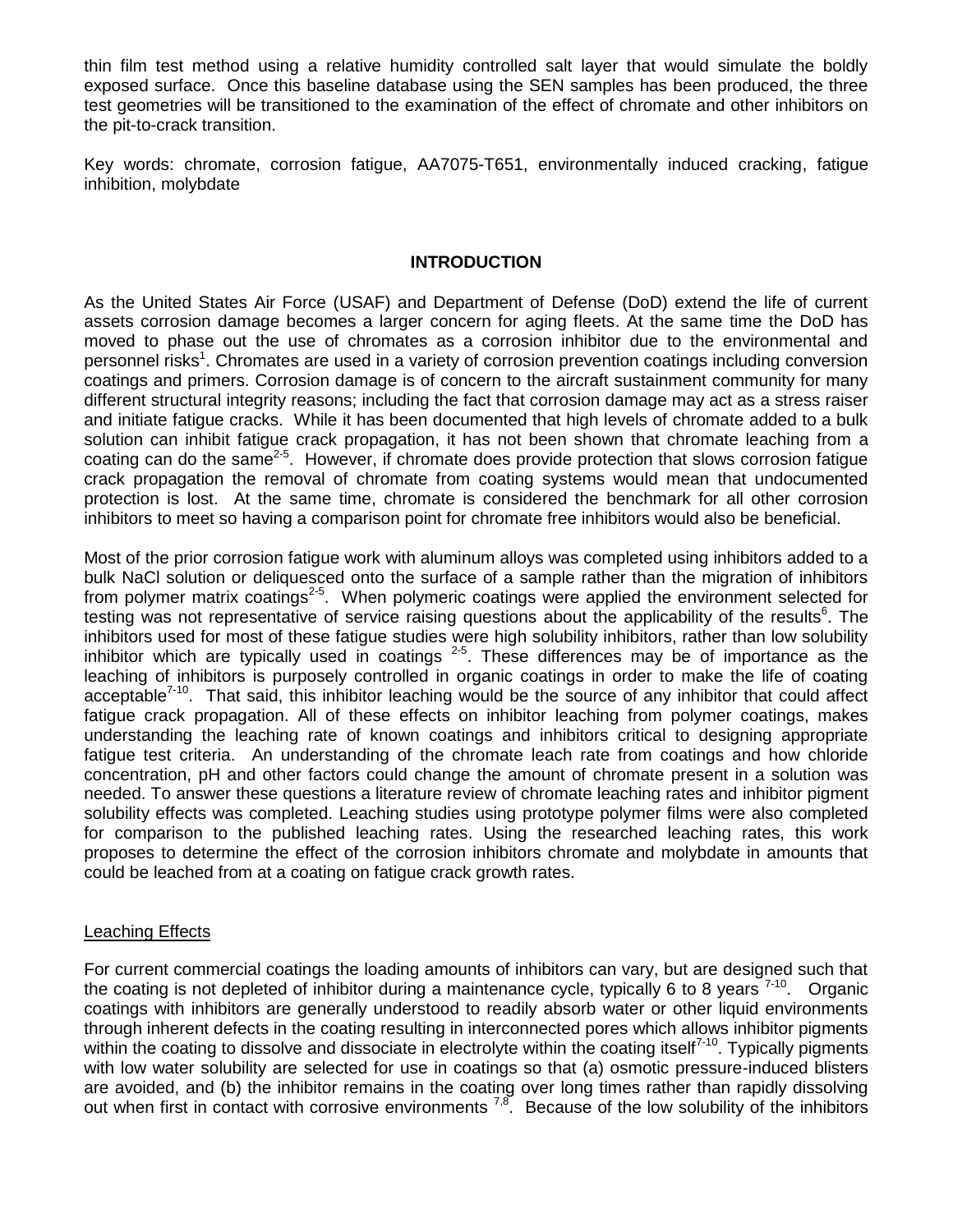used in coatings, only low concentrations of inhibitors would be expected to leach into the surrounding solution, limiting the overall amount of inhibitor available in the crack tip. For the previously completed bulk solution corrosion fatigue testing (sample fully immersed),  $Na_2CrO_4$  (solubility in water: 87.6  $q/100$ mL) and Na<sub>2</sub>MoO<sub>4</sub> (65.0g/100mL) were used as inhibitors; these salts have a much higher water solubility than coating pigments (SrCrO<sub>4</sub>: 0.096g/100mL, CaMoO<sub>4</sub>: 0.0011g/100mL)<sup>7,8,11</sup>. [Table 1](#page-2-0) gives the properties desired for inhibitor pigments for loading into a polymer coating  $^{7,8}$ .

For the bulk solution fatigue testing previously completed,  $Na_2CrO_4$  and  $Na_2MoO_4$  were typically used, which are salts with much higher water solubility than typical in an inhibitor pigment loaded into a coating<sup>24,7,8</sup>. [Table 2](#page-2-1) shows the solubility of the typical coating pigments, SrCrO<sub>4</sub> and CaMoO<sub>4</sub>, in water compared to those of  $Na<sub>2</sub>CrO<sub>4</sub>$  and  $Na<sub>2</sub>MoO<sub>4</sub>$ . It should be noted that all other physical properties of Na<sub>2</sub>CrO<sub>4</sub> and Na<sub>2</sub>MoO<sub>4</sub> are within the acceptable limits for coating use other than solubility <sup>7</sup>. The physical properties of strontium chromate and calcium molybdate fall within the acceptable ranges for all pigment parameters<sup>7</sup>. The high water solubility can cause blistering of the polymer and cause the inhibitor to leach from the polymer too quickly which also make them undesirable for use in coatings<sup>7,8</sup>.

| Table 1: Property requirements of inhibitor pigments <sup>7</sup> . |  |  |  |  |
|---------------------------------------------------------------------|--|--|--|--|
|---------------------------------------------------------------------|--|--|--|--|

<span id="page-2-0"></span>

| <b>Inhibitor Pigment Parameter</b> | <b>Desired Value</b>         |
|------------------------------------|------------------------------|
| Solubility in Water                | < 2g/100mL                   |
| pH of Saturated Solution           | $7 - 9.5$                    |
| <b>Specific Gravity</b>            | $1.5 - 5$                    |
| Particle Size Distribution         | $2-6 \mu m$                  |
| Solubility in Organic Medium       | <b>Practically Insoluble</b> |
| Vapor Pressure at 20 C             | $<$ 1/10,000 mmHg            |
| <b>Melting Point</b>               | $>100 C$                     |

<span id="page-2-1"></span>Table 2: Solubility in water for typical chromate and molybdate pigments compared to Na<sub>2</sub>CrO<sub>4</sub> **and Na2MoO<sup>4</sup> 11 .It should be noted sodium chromate is within acceptable ranges for all of the other parameters in Table I.**

| <b>Inhibitor Pigment</b>         | <b>Solubility in Water</b> |
|----------------------------------|----------------------------|
| SrCrO <sub>4</sub>               | 0.096 g/100mL              |
| Na <sub>2</sub> CrO <sub>4</sub> | 87.6 g/100mL               |
| CaMoO <sub>4</sub>               | 0.0011 g/100mL             |
| Na <sub>2</sub> MoO <sub>4</sub> | 65.0 g/100mL               |

In the published data on the leaching of the four commercial epoxy primers found in the literature studied varied by about 16 times between the high and low leaching coatings<sup>7,9,12-14</sup>. The loading amount of chromate for all of the coatings can vary, and the coating properties can also greatly affect the leaching rates<sup>7,8</sup>. More research is needed into how the polymer matrix and leaching electrolyte change the leaching rates.

From the published data, there is no significant difference in leaching rates with the variation of low chloride content in the leaching solution, (0.1 M or less NaCl), however higher chloride content (0.85 M) makes a large difference, nearly doubling the amount of CrO<sub>4</sub><sup>2</sup> leached from the coating<sup>7,9,13</sup>. This result suggests there could be a threshold of chloride content over which the chloride is detrimental to the polymer matrix allowing for more inhibitor release. Because the baseline leaching rates for the commercial primers are different it is difficult say what the overall effect of chloride has, but some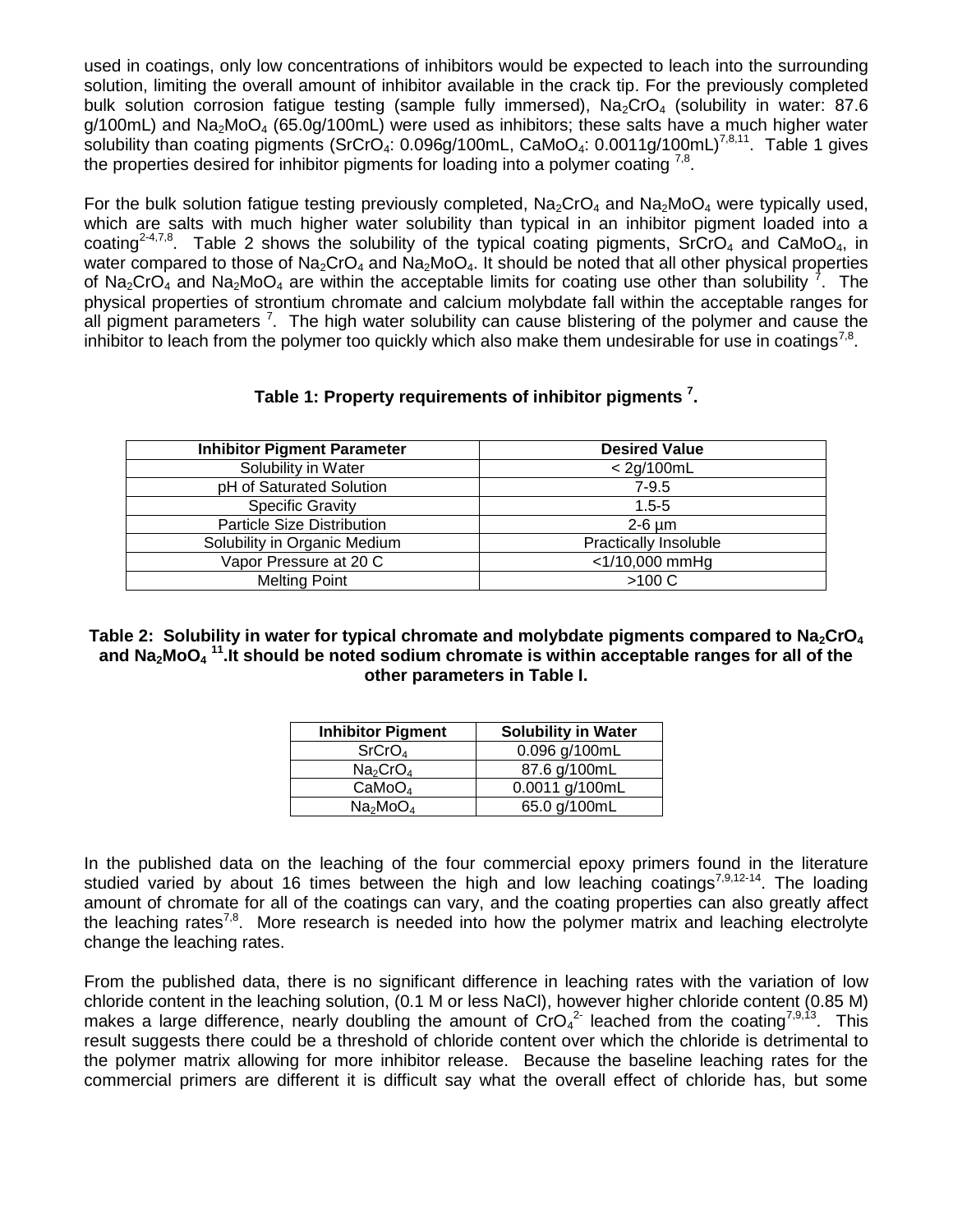publications state that chloride content affects leaching because chloride can be detrimental to the polymer matrix<sup>7,8</sup>.

In another leaching study, adjustments to pH did not cause large changes in the amount of chromate leached<sup>13</sup>. There is some suggestion that more acidic environments cause more leaching, but the change in the amount of chromate leached is about the same as the scatter with NaCl concentration changes, which is less than the leaching amount changes between epoxy primer formulations leaving the effect unclear<sup>13</sup>.

#### **EXPERIMENTAL PROCEDURE**

To determine the effect chromate has on corrosion fatigue damage in DoD relevant materials a single edge notch (SEN) specimen was used for all fatigue testing, shown in Figure 1. The samples were made from a peak-aged, legacy age-hardenable Al-Zn-Mg-Cu aluminum alloy and temper (7075-T651). The sample was loaded into a computer-controlled servohydraulic test frame and tested using a direct current potential drop (dcPD) system. The fatigue test was a constant *∆K*=6 MPa√m test with a stress ratio (*R*) of 0.65. The loading frequency was varied from 0.02 to 20 Hz in a 0.06M NaCl environment.



### **Figure 1: Single edge notch (SEN) specimens were made of 7xxx series aluminum alloy. All dimensions in millimeters.**

To allow for the examine leaching effects of inhibitors, four research coatings containing different loading amounts of SrCrO<sub>4</sub> (either 12 or 17 weight percent) and epoxy bases were developed by Luna Innovations<sup>(1)</sup>. These films were designed such that their leaching rates should allow for comparison to published leaching studies on Department of Defense approved coating systems without the variability of commercial coatings. Leaching studies were completed by exposing the free-standing films in 100 mL of DI water for 2 and 4 days. The surface area in contact with water for each film was 29 cm<sup>2</sup>. The leached liquid samples were then examined using UV-Vis Spectroscopy using 0.001299 M and 0.00033 M CrO<sub>4</sub><sup>2</sup> standards serially diluted from a 1000 ppm CrO<sub>4</sub><sup>2</sup> (0.0065 M) purchased standard solution (K<sub>2</sub>CrO<sub>4</sub> was used for the standards) to determine the amount of CrO<sub>4</sub><sup>2</sup> present.

The results of the leaching from the SrCrO<sub>4</sub> films appear in [Table 3](#page-4-0) in terms of mg CrO<sub>4</sub><sup>2</sup>/cm<sup>2</sup> of coating. [Table 3](#page-4-0) also gives the leaching data converted into mol/L of CrO $_4$ <sup>2</sup> to allow comparison with published results. Based on the leaching results, Film 1 was selected for fatigue crack growth testing given the high leaching amount and relatively high remaining CrO<sub>4</sub><sup>2</sup> remaining in the film, both desired for fatigue testing. Based on the original inhibitor loading amounts Film 3 had already leached the majority of the inhibitor making it undesirable for long immersion fatigue tests.

 $\overline{a}$ 

<sup>1</sup> Luna Innovations, 706 Forest St, Charlottesville, VA 22903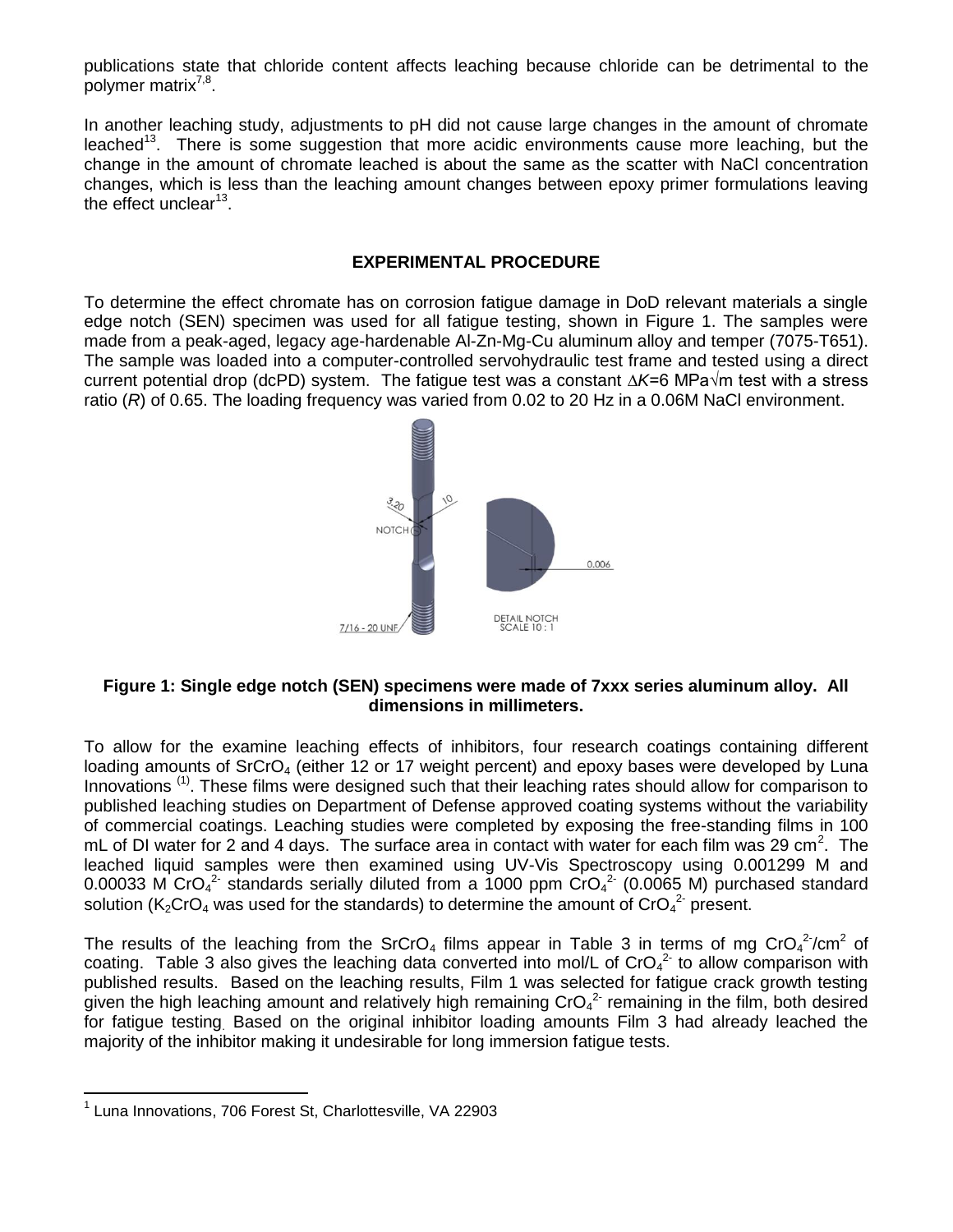[Figure 2](#page-4-1) shows the SEN sample and three different test configurations. Expected chromate concentrations were calculated for each configuration using the leaching rates from [Table 3.](#page-4-0) The Bulk Testing label refers to a standard test cell filled with 500 mL of solution with a SEN sample primed on all four sides (Coating Surface Area:  $7.92 \text{ cm}^2$ ). The Restricted Volume refers to a very small cell containing approximately 0.1 mL of solution covering a 2 cm high portion of the flat on the SEN sample (Coating Surface Area:  $5.28 \text{ cm}^2$ ) which seeks to mimic areas such as lap joints and other occluded regions of aircraft. The Coating Surface Area to Volume ratio for the reduced volume cell was determined using aircraft components at USAFA. Thin Film refers to salt deliquesced to form a 100 µm thickness film  $(8x10^{-5} \text{ L})$  onto the four flat surfaces of the SEN sample (Coating Surface Area: 7.92 cm<sup>2</sup>). The Thin Film environment is used to mimic how atmospheric corrosion is understood to occur on aircraft structure rather than a large pool of liquid around the sample. [Table 4](#page-5-0) shows the expected leaching concentrations of CrO<sub>4</sub><sup>2</sup> based on the film leaching results [\(Table 3\)](#page-4-0) for the different testing geometries used in the program.

### <span id="page-4-0"></span>**Table 3: Leaching results for SrCrO<sup>4</sup> primer films with 29 cm<sup>2</sup> surface area leached into 100 mL DI water. Original leaching data obtained by UV-Vis Spectroscopy.**

| <b>Film Number</b> | <b>Concentration</b><br>(mg/cm <sup>2</sup> )<br>2 Days | <b>Concentration</b><br>(mM)<br>2 Days | <b>Concentration</b><br>(mg/cm <sup>2</sup> )<br>4 Days | <b>Concentration</b><br>(mM)<br>4 Days |
|--------------------|---------------------------------------------------------|----------------------------------------|---------------------------------------------------------|----------------------------------------|
|                    | 0.310                                                   |                                        | 0.414                                                   | 0.6                                    |
|                    | 0.241                                                   | 0.3                                    | 0.310                                                   |                                        |
|                    | 0.483                                                   |                                        | 0.552                                                   | 0.8                                    |
|                    | 0.310                                                   |                                        | 0.379                                                   | 0.5                                    |







Bulk Solution Test Cell (500 mL)

Reduced Volume Test Cell (0.1 mL)

Atmospheric (Thin Film)  $Exposure<sup>3</sup>$ 

# **Figure 2: Sample Volumes used for Concentration Calculations**

<span id="page-4-1"></span>The leach rates from the model films were compared to that expected from published CrO<sub>4</sub><sup>-2</sup> leaching rates <sup>7,9,12,13</sup>. To make the comparison, the published leaching data were converted to molarity using the geometries and volumes of the Luna film leaching experiments and the testing geometries reviewed above to confirm the leach amounts were reasonable.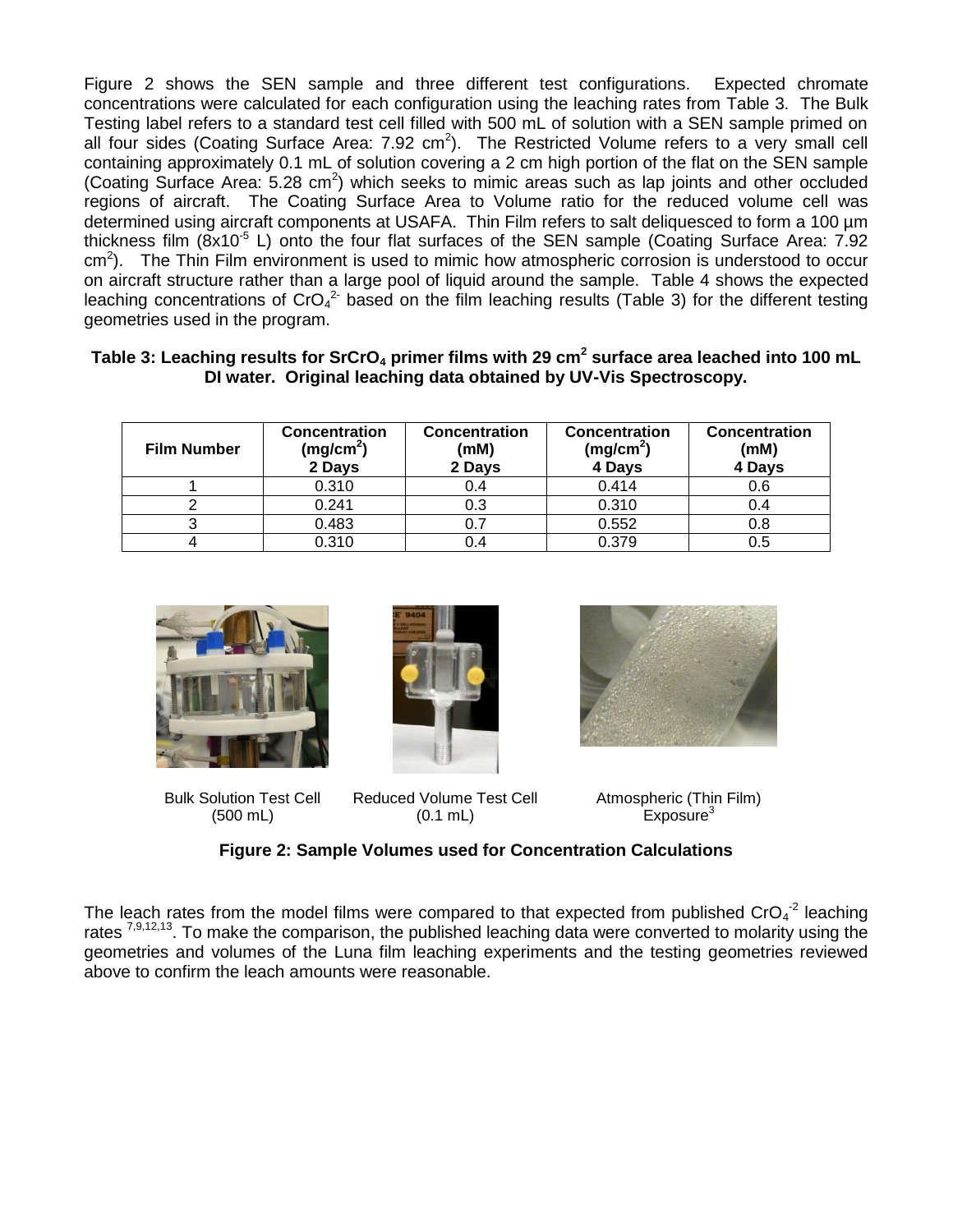#### <span id="page-5-0"></span>**Table 4: Expected leaching results for SrCrO<sup>4</sup> primer films converted to the test three geometries. All concentrations are in terms of mol/L (M) CrO<sup>4</sup> 2- . Original leaching data obtained by UV-Vis spectroscopy.**

| <b>Film Number</b> | <b>Expected</b><br><b>Concentration (M)</b><br><b>Bulk Solution</b><br>(500mL)<br>4 Days | <b>Expected</b><br><b>Concentration (M)</b><br><b>Restricted Volume</b><br>(0.1 mL)<br>4 Days | <b>Expected</b><br><b>Concentration (M)</b><br><b>Thin Film</b><br>$(0.08$ mL)<br>4 Days |
|--------------------|------------------------------------------------------------------------------------------|-----------------------------------------------------------------------------------------------|------------------------------------------------------------------------------------------|
|                    | 3.21 x $10^{-5}$                                                                         | $0.021*$                                                                                      | $0.201*$                                                                                 |
|                    | $2.41 \times 10^{-5}$                                                                    | $0.016*$                                                                                      | $0.151*$                                                                                 |
| כי                 | $4.28 \times 10^{-5}$                                                                    | $0.029*$                                                                                      | $0.268*$                                                                                 |
|                    | $2.95 \times 10^{-5}$                                                                    | $0.020*$                                                                                      | $0.184*$                                                                                 |

**\*above the SrCrO<sup>4</sup> solubility limit of 0.0047 M CrO<sup>4</sup> 2- 11**

To examine similar inhibition effects with a possible chromate replacement inhibitor, calcium molybdate (CaMoO4), the University of Southern Mississippi (USM) developed and completed leaching studies on three CaMoO<sub>4</sub> containing primers<sup>(2)</sup>. Each primer had a different loading amount of MoO<sub>4</sub><sup>2</sup> (20.8%, 28.7%, 36.9% weight percent). USM coated and scribed AA 7075 panels (Surface Area: 6.45 cm<sup>2</sup>) prior to completing leaching experiments in 100 mL DI water. The leaching results appear in [Table 5](#page-5-1) along with the concentrations expected for the three test conditions. [Table 5](#page-5-1) shows that the higher the loading amount of MoO<sub>4</sub><sup>2</sup>, the lower the leaching amount. This result is highly unexpected, and the mechanism behind this result is currently not understood. USM originally hypothesized the solubility limit between the CaMo $O_4$  and solution might have been exceeded, but that is not the case as the leaching values are always below the solubility limit of 0.05mM and no solids were noted in solution  $^{11}$ . Also, as the inductively coupled plasma mass spectrometry (ICP-MS) is capable of detecting 1 part per billion, mismeasurement of the calcium molybdate in solution is also unlikely. The explanation for these results remains to be determined.

# <span id="page-5-1"></span>**Table 5 : Leaching results for the CaMoO<sup>4</sup> coatings developed by USM (2). Original leaching data produced by inductively coupled plasma mass spectrometry (ICP-MS).**

| Loading<br><b>Amount</b>  | Leaching<br><b>Concentration</b><br>(100mL)<br>4 Days | <b>Expected</b><br><b>Concentration (M)</b><br><b>Bulk Solution</b><br>(500mL)<br>4 Days | <b>Expected</b><br><b>Concentration (M)</b><br><b>Restricted Volume</b><br>$(0.1$ mL)<br>4 Days | <b>Expected</b><br><b>Concentration</b><br>(M)<br><b>Thin Film</b><br>$(0.08$ mL)<br>4 Days |
|---------------------------|-------------------------------------------------------|------------------------------------------------------------------------------------------|-------------------------------------------------------------------------------------------------|---------------------------------------------------------------------------------------------|
| 20.8%<br><b>MolyWhite</b> | $1.8 \times 10^{-6}$                                  | $4.3 \times 10^{-7}$                                                                     | $2.9 \times 10^{-4}$ *                                                                          | $0.003*$                                                                                    |
| 28.7%<br><b>MolyWhite</b> | $4.1 \times 10^{-7}$                                  | $1.0 \times 10^{-7}$                                                                     | $6.7 \times 10^{-5}$ *                                                                          | $6.0 \times 10^{-4}$ *                                                                      |
| 36.9%<br><b>MolyWhite</b> | $4.7x 10^{-7}$                                        | $1.1 \times 10^{-7}$                                                                     | $7.7 \times 10^{-5}$                                                                            | $7.0 \times 10^{-4*}$                                                                       |

**\*above solubility CaMoO<sup>4</sup> limit of 0.055mM <sup>11</sup>**

Based on the leaching rates researched, a test plan was developed to move forward with the test matrix in [Table 6](#page-6-0) for all corrosion fatigue inhibition testing. This testing would determine the effect of

 $\overline{a}$ 

<sup>&</sup>lt;sup>2</sup> University of Southern Mississippi, School of Polymers and High Performance Materials, 118 College Dr 5217, Hattiesburg, MS 39406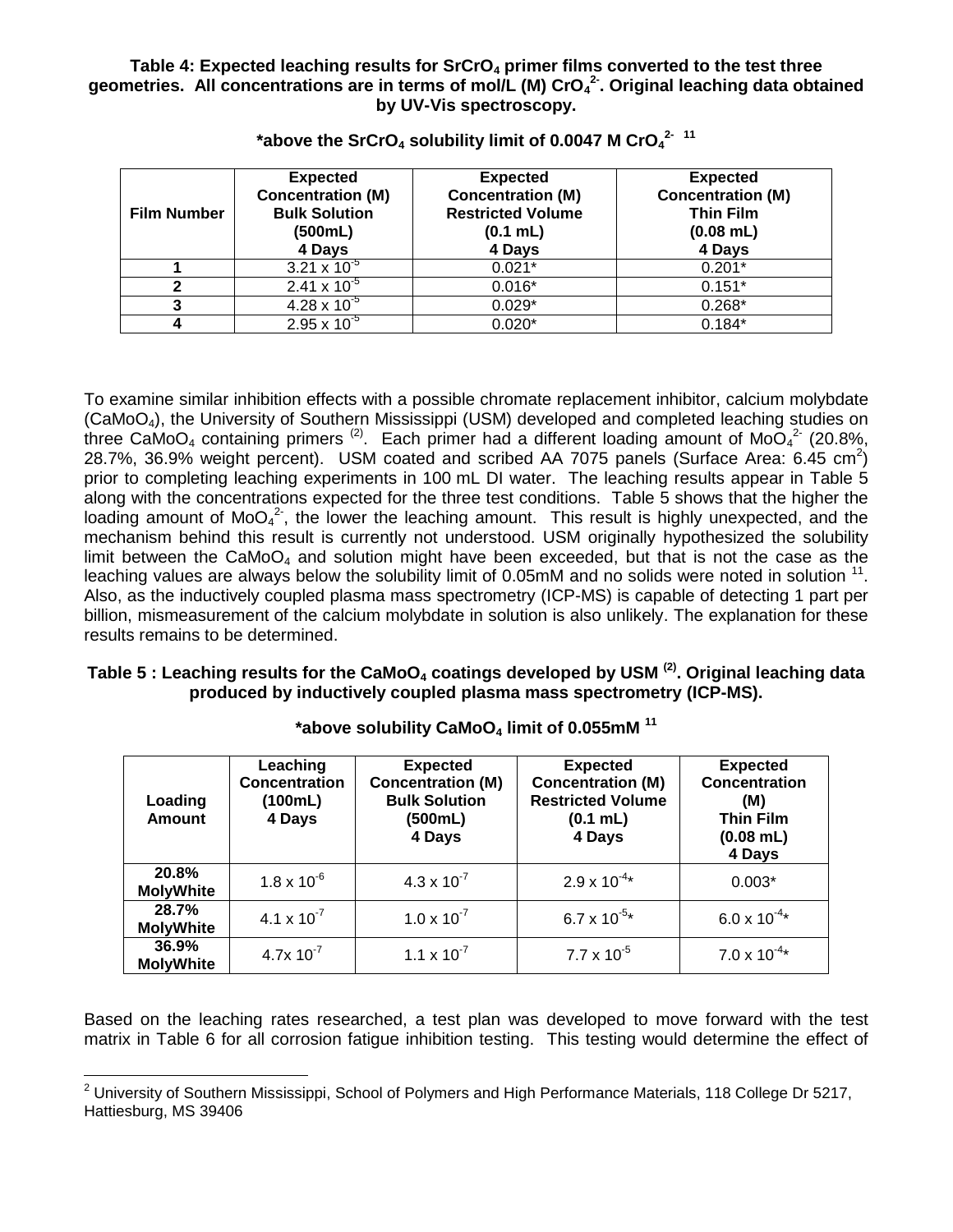the corrosion inhibitors chromate and molybdate in amounts that could be leached from at a coating on fatigue crack growth rates. Another theory to be tested was the low solubility inhibitors could inhibit fatigue crack propagation by forming solids within the crack and causing crack closure much like traditional corrosion product.

<span id="page-6-0"></span>

| <b>Inhibitor</b>                            | <b>Inhibitor Form</b> | <b>Environment</b>                | Amount<br>(concentration in<br>solution or wt % in<br>coating) |
|---------------------------------------------|-----------------------|-----------------------------------|----------------------------------------------------------------|
| $Na2CrO4$ /Na <sub>2</sub> MoO <sub>4</sub> | Salt                  | <b>Bulk Solution NaCl</b>         | $<$ 0.5/0.002mM                                                |
| SrCrO <sub>4</sub> /CaMoO <sub>4</sub>      | Salt                  | <b>Bulk Solution NaCl</b>         | $<$ 0.5/0.002mM                                                |
| SrCrO <sub>4</sub> /CaMoO <sub>4</sub>      | Salt                  | <b>Bulk Solution NaCl</b>         | $>4.7/0.05$ mM                                                 |
| SrCrO <sub>4</sub> /CaMoO <sub>4</sub>      | Primer                | Reduced Volume NaCl<br>(< 0.1 mL) | 17%/20.8%                                                      |
| SrCrO <sub>4</sub> /CaMoO <sub>4</sub>      | Primer                | Atmospheric NaCl                  | 17%/20.8%                                                      |
| SrCrO <sub>4</sub> /CaMoO <sub>4</sub>      | Primer                | <b>Bulk Solution NaCl</b>         | 17%/20.8%                                                      |

### **Table 6: Test matrix to determine the effect of chromate and molybdate in leached concentrations.**

# **RESULTS AND DISCUSSION**

Testing was completed using inhibitor pigments that would be found in commercial molybdate coatings, calcium molybdate (CaMoO4). All testing was completed at a constant *∆K*=6 MPa√m, *R*=0.65 in a bulk (500 mL) 0.06 M NaCl solution. The results for this test are shown in [Figure 3](#page-7-0)  $^{3,4}$ . The starting concentration of  $CaMoO<sub>4</sub>$  was 0.002 mM (yellow star) which is below the solubility limit, the concentration was then increased to 0.01 mM CaMoO<sub>4</sub> (orange star), for these concentrations the solubility limit would be expected to have been exceeded in the crack, as the inhibition concentration within the crack is expected to be higher than in the bulk solution. The crack growth rates for the two concentrations of  $CaM<sub>0</sub>O<sub>4</sub>$  are in line with the pure 0.06 M NaCl showing no inhibition with the low concentrations of calcium molybdate added to a bulk solution and no inhibition due to crack closure. All other data in [Figure 3](#page-7-0) are from other published work  $3,4$ . The lack of inhibition is likely due to the low concentration of the inhibitor not allowing for enough solids to forms to allow for crack closure to occur or for ionic inhibition.

Testing has also been completed to validate the methodology for holding the relative humidity constant for the atmospheric salt tests. The test procedure requires the deposition of salt on the surface of the sample; the salt layer is allowed to dry and then is rehydrated and held at a constant relative humidity. Precise control of the chamber relative humidity is needed to ensure the concentration of salt on the surface of the sample remains constant during the test. Baseline testing has been completed using glycerin baths from ASTM<sup>(3)</sup> D5032, in these tests the relative humidity is held constant (98%) without the application of the salt layer <sup>14</sup>. [Figure 4](#page-7-1) shows the results of these baseline tests, which are in line with the full immersion crack growth rates <sup>3-4</sup>. The high relative humidity was selected for initial testing as the concentration of NaCl is expected to be approximately 0.06 M, the relationship with CaMoO<sub>4</sub> has not yet been determined<sup>15</sup>.

 $\overline{a}$ 

<sup>3</sup> ASTM International (ASTM), 100 Barr Harbor Dr., West Conshohocken, PA 19428-2959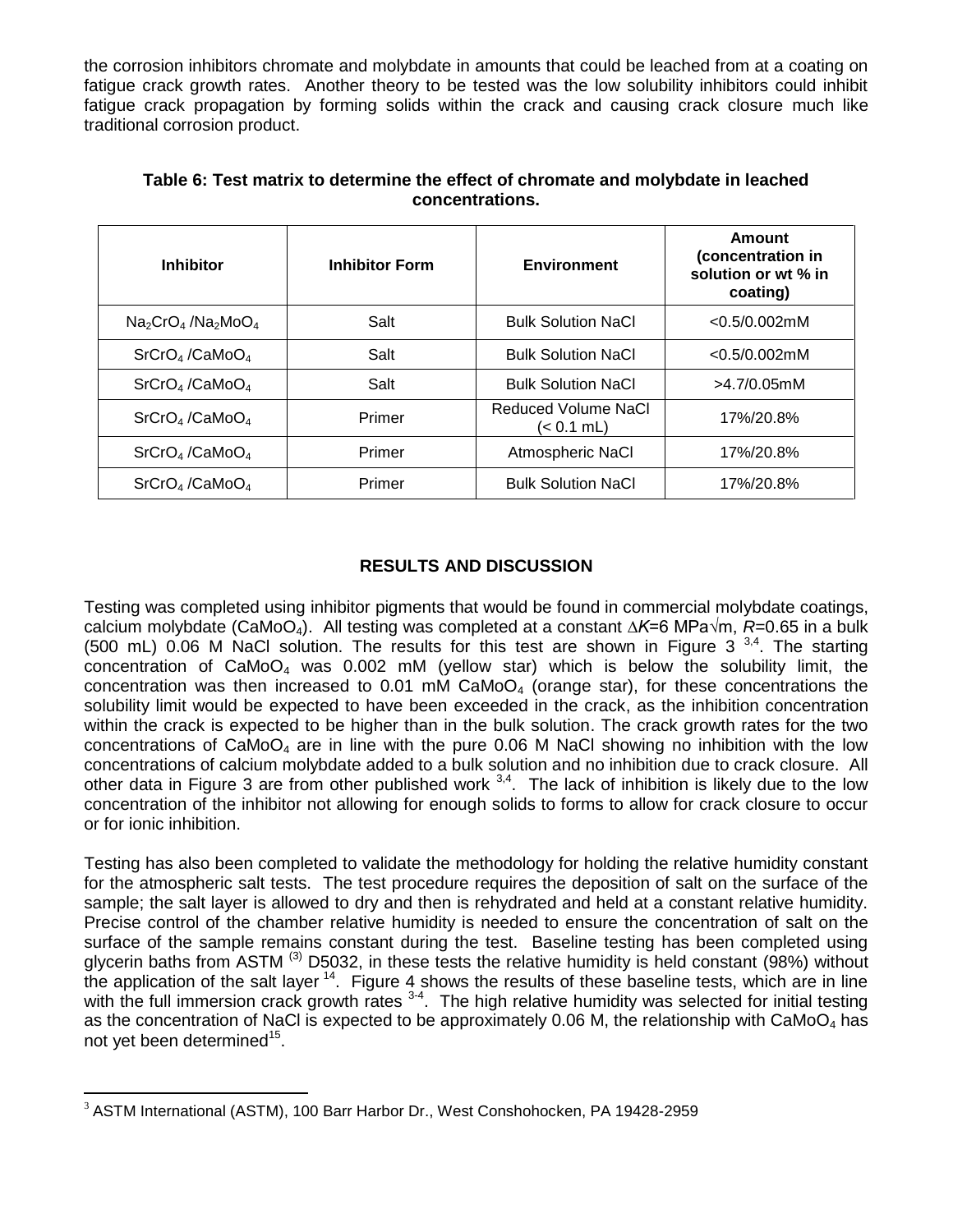

<span id="page-7-0"></span>**Figure 3: Measured crack growth rate curves compared from coating relevant calcium molybdate to published data for bare specimens in a fully immersed bulk solution 3,4 .**



<span id="page-7-1"></span>**Figure 4: Measured crack growth rates for samples held at 98% relative humidity as compared to full immersion testing and the corrosion fatigue inhibitor sodium molybdate 3,4 .**

#### **CONCLUSIONS**

Low solubility corrosion inhibition pigments ( $CaMoO<sub>4</sub>$ ) have not shown the ability to reduced fatigue crack growth rates in bulk 0.06 M NaCl solutions whether through passive film formation or crack closure. The effect of chromate on small scale fatigue damage can be characterized for the different primer types. The analysis of surface area-to-volume for leaching suggests that a thin salt film may be